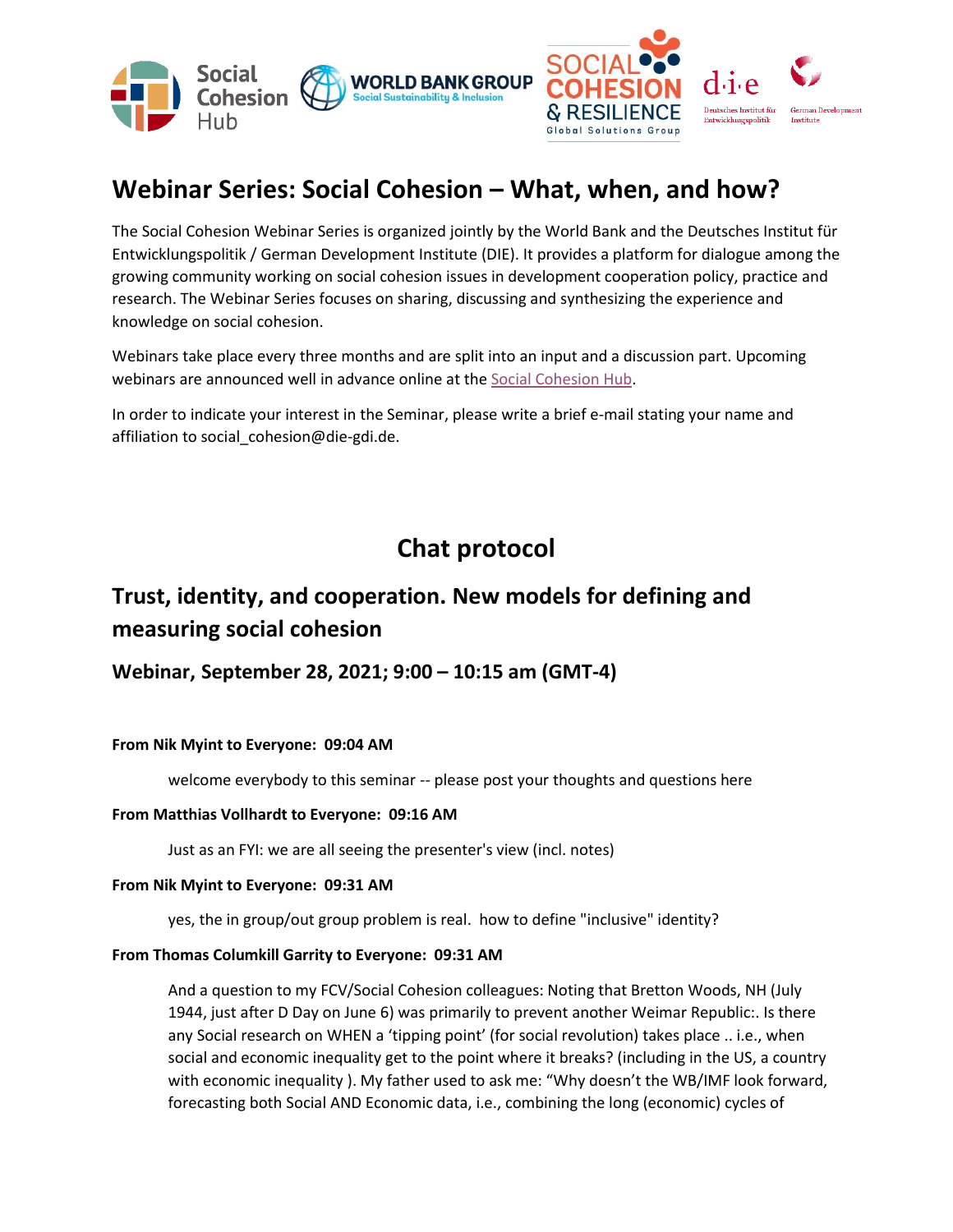Kondratieff with the (long) Social cycles of Fernand Braudel (French Annales School). At what point (French Revolution) do people grab pitch-forks and storm the Bastille?" …

#### **From Somayeh Mirashe to Everyone: 09:33 AM**

dear Julia how we can see the distributional aspect in this model? as you may know babajanian in one of his articles published by die has said social cohesion has two aspects including relational dimension and distributional dimension

#### **From Ganesh Seshan to Everyone: 09:34 AM**

Identity might be more tied to religion than ethnicity. Can we ask similar questions about national identity vis-à-vis religious identity?

### **From Steffen Janus to Everyone: 09:36 AM**

Do you see a relationship between economic cooperation, i.e. in local value chains, and social cohesion? Can a joined economic interest overcome differences in identity?

### **From Dominik Balthasar to Everyone: 09:37 AM**

Thanks for the presentation. Great to hear that you hone in on a lean definition of social cohesion. Yet, many questions remain for me. One would be that if I understood correctly, you

seek to aply this measurement on a global scale. In this regard I would be curious to learn in how far social cohesion (and its measurement) was (not) context dependent, inhibiting such an endeavour from the outset? Many thanks, indeed, for any thoughts on this.

# **From Oyewole Simon Oginni to Everyone: 09:37 AM**

Identity might be more than ethnicity in African context as people have attachment to more than one ethnic group and religion could play more role. Can gender be part of identity beyond its recognition on binary basis.

#### **From Thomas Columkill Garrity to Everyone: 09:38 AM**

(Steffen and I are asking the same question …)

#### **From Hakkı Onur Arıner to Everyone: 09:39 AM**

Identities can keep being broken down into more specific categories, and different identities can for across categiroes. How do you decide which level to measure? E.g. belonging to an ethnic group is the level you measure, but what about women belonging to that group? Or women as a stronger identity across ethnicities? Or LGBTQI individuals across several identities?

#### **From Dominik Balthasar to Everyone: 09:40 AM**

On another note, it appears that you are focusing much on social attributes of individuals. Yet, social cohesion does not (merely) come about by means of "individual (non)cooperation", but also by means of group attributes, institutions governing wider social relationships, etc. Hence, I wonder in how far a focus on social attributes was sufficient, or whether one would not need to take broader social structures and characteristics into account...?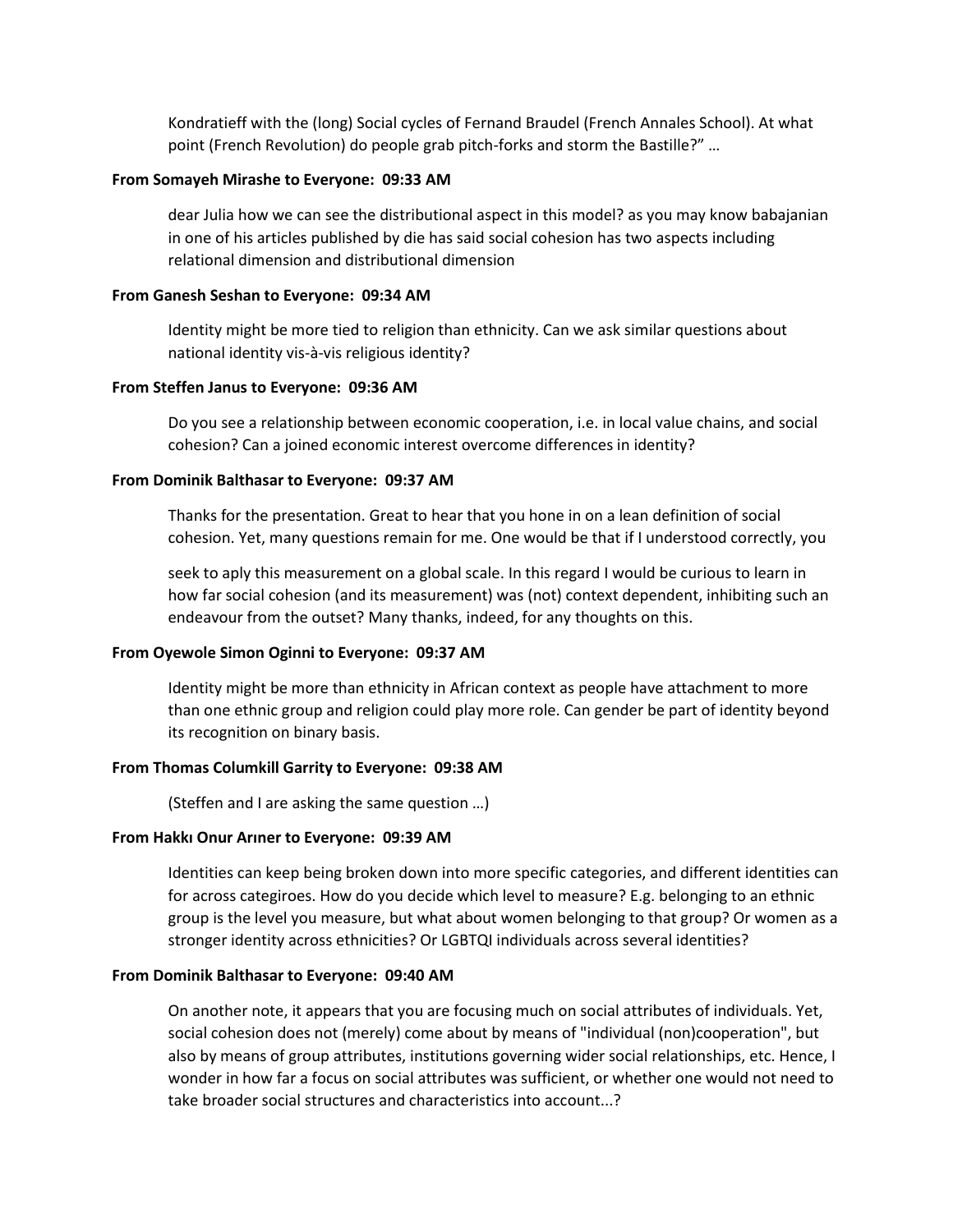#### **From Oyewole Simon Oginni to Everyone: 09:41 AM**

In addition, CSO is not always active in local community except where particular intervention is required. CBOs could capture more than CSOs in this case. In some countries, identity is defined by the region they belong to, e.g. Southern Nigeria and Northern Nigeria, geopolitical identity.

#### **From Helen Liu to Everyone: 09:42 AM**

similar to what many are asking here, how does intersectionality factor into the definition and measurement of identity?

# **From Ilan Chabay to All Panelists: 09:43 AM**

Hi Julia, Thanks for a fascinating presentation that raises many important points and questions. I would like suggest that it is helpful to collect and analyze narratives for understanding the factors in play in communities or regions which influence behaviors. By narratives, I mean those purposeful forms of communication in communities that express visions for the future or social identities. Behavior , including SoCo, is strongly affected by the interaction between social identity and group intention (vision) narratives. We are in the process of developing this approach through legacy media and in digital media in KLASICA as information of qualitative value in itself, but also as a basis for modeling of social dynamics. I would appreciate your thoughts on narratives in this context of SoCo.

# **From Mahi ElAttar to Everyone: 09:44 AM**

Will it be possible to compare these indicators with those from countries that are more "glued together"? Can we infer where is the tipping point, as many have asked already?

# **From Oyewole Simon Oginni to Everyone: 09:44 AM**

What is your position on domestication of legal instruments such as UN Res 2250 and 13250 on social cohesion across localities and countries?

# **From Oyewole Simon Oginni to Everyone: 09:49 AM**

Last point, due to colonial history, some might be inclined to a nation within a nation-state, yet, they promote positive peace.

# **From Staffan I. Lindberg to All Panelists: 09:52 AM**

Thanks for presenting the great promises this program projects - I can think of several, but with your in-depth knowledge of the data: In your opinion, what is the most promising avenue for research/new knowledge, and the one you think people might think of but that this data should not be used to investigate (or potentially its weakest point)?

#### **From Daniel Nowack to Everyone: 09:53 AM**

Concerning 'inclusive identity': We, too, think and conceptualized social identity as complex and cutting across different (social) categorizations (e.g. as possible to be broken down into different categories, and that in any societal context, including the context of African societies, identity can be more than just ethnicity). Yet, for the measurement based on Afrobarometer data, we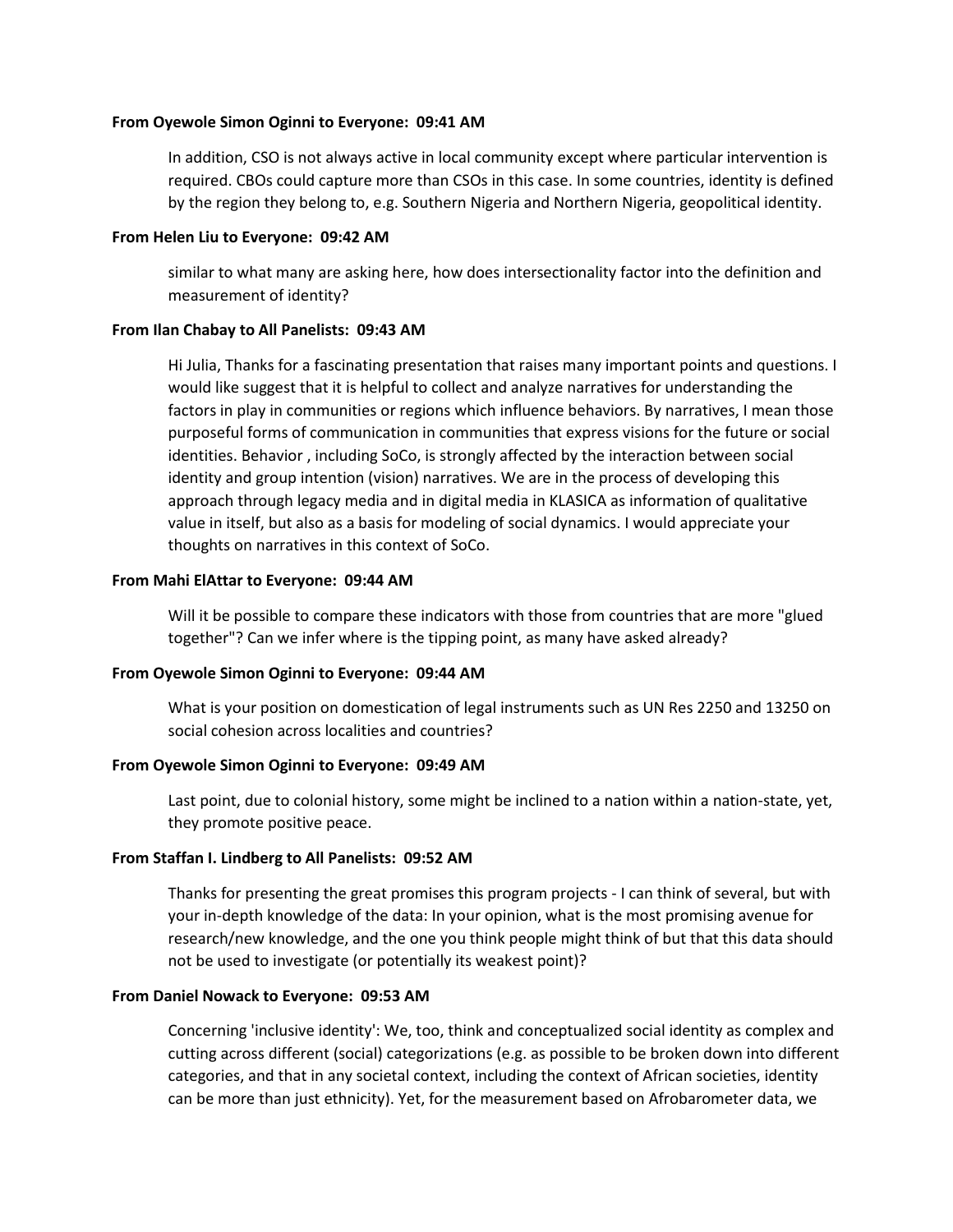were (so far) dependent on the 'ethnic identity' item as it provided data for the most survey rounds and countries. However, the way we conceptualised it, it is more complex and broader than we were able to measure (Daniel Nowack, DIE/GDI 'Social Cohesion Team')

### **From Charlotte Fiedler to All Panelists: 09:57 AM**

I am happy to come in with a response on the many questions on the measurement of identity

#### **From Naila Ahmed to All Panelists: 09:58 AM**

Naila here. Quick Question on the practical nature of gathering data. How realistic is it for us to measure social cohesion given that it's so fluid and I agree with Jose that migration and displacement is key to also capture. Also what are your thoughts on capturing data on regional dynamics which in many FCV countries influences social cohesion dynamics.

# **From Andrew Kaiser-Tedesco to All Panelists: 10:00 AM**

If panelists were given a €100m in pure research funding tomorrow, how much money would go to which part of the research agenda and why? And if, like Jose, you think observational data is the best investment, what kind of data and why?

#### **From Oyewole Simon Oginni to Everyone: 10:03 AM**

How can we define identity in post-colonial society where methodological nationalism is still contested? How can we incorporate this as intervening variable or make it an outlier? How do Afrobarometer collect the data and who collect the data? Data are collected based on a particular worldview. Under what condition these data were collected?

# **From Bala Menon to All Panelists: 10:05 AM**

Nik, taking off from where you just finished on qns. There is caution to be applied in reading too much into data at times. Things to consider (in addition to your list): (i) homogenous vs, heterogenous (societal/institutional), (ii) understanding episodical movements / short term volatility vs. long term shifts. Particular relevant in FCV contexts, federal and diverse countries, etc.

# **From Bala Menon to All Panelists: 10:08 AM**

We found these distinctions when we were dealing with transitional situations - e.g. Nepal during the first Constituent Assembly period, Yemen during National Dialog, several other MNA countries progressively during and after the post Arab Spring period. Several other cases. Case in point: Yemen vs Tunisia over time.

#### **From Ilan Chabay to All Panelists: 10:09 AM**

It would be very interesting to assess social identities from observed narratives in the particular context of interest. We see a part of this in responses to news accounts after an event (natural hazard, political coup, etc) and in digital media intense and rapid exchanges.

### **From Bala Menon to All Panelists: 10:13 AM**